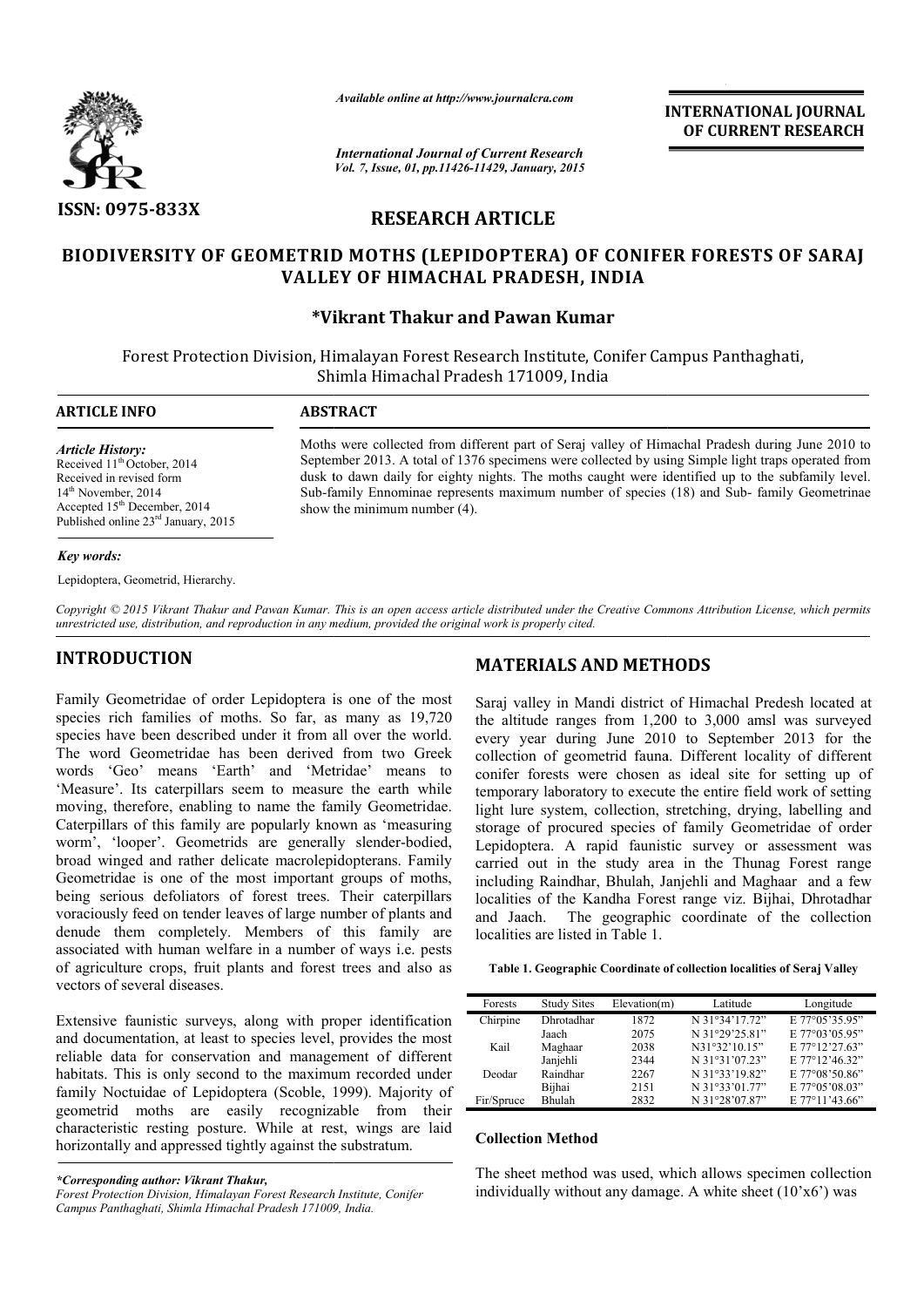hung between two vertical poles in such a way that it touched the surface and extended forward over the ground slightly away from direct source of light placed at such a point that the whole sheet from edge to edge brightly reflected the light. A 160 watt mercury vapour lamp was used as light source through the night. The moths started collecting on the sheet just after sunset between 1800-2300 hr, after that the abundance of moths slowly decline.

## **Identification**

The moths collected from different localities were identified, and classified with the available literature (Hampson 1894-96; Bell & Scott 1937) and their current nomenclature is based on LEPINDEX (Beccaloni *et al.,* 2003). The hierarchy of different moth is given by *Van* Nieukerken *et al*. (2011).

# **RESULTS**

A total of 1376 specimens were collected by using Simple light traps operated from dusk to dawn daily for eighty nights. The study revealed that the total of 35 species belonging to four subfamily, out of which 18 species belonging to 12 genera of subfamily Ennominae, 5 species to 4 genera of subfamily Geometrinae, 5 species under 3 genera of subfamily Sterrhinae and 7 species pertaining to 7 genera of subfamily Larentiinae (Table 2). In the present study more than 45 species were collected and 35 species belonging to 26 genera under geometridae identified (Annexture-1) The subfamily Ennominae dominated with 52% of the total species recorded, followed by Larentiinae (20%) Geometrinae (14%) and Sterrhinae (14 %)

**Table 2. The Diversity of Geometrid moths In Seraj Valley of Himachal Pradesh India as recorded in the present study**



**Different subfamilies showing Species abundance**

## **Annexture 1: List of taxa**

#### **Ennominae**

- 1. *Opisthograptis luteolata luteolata* (Linnaeus)
- 2. *Loxaspilates obliquaria* (Moore)
- 3. *Biston suppressaria* Guenee
- 4. *Abraxas picaria* Moore
- 5. *Abraxas leucostola* Hampson
- 6. *Abraxas sylvata* Scopoli
	- 7. *Plagodis inustaria* (Moore)
- 8. *Heterolocha phoenicotaeniata* (Kollar)
- 9. *Heterolocha patalata* Felder and Rogenhofer
- 10. *Garaeus specularis specularis* Moore
- 11. *Corymica arnearia*Walker
- 12. *Chiasmia eleonora* (Cramer)
- 13. *Chiasmia nora* (Walker)
- 14. *Hypomecis transcissa* (Walker)
- 15. *Hypomecis infixaria* (Walker)
- 16. *Cleora cornaria* (Guenee)
- 17. *Cleora acaciaria* (Boisduval)
- 18. *Ourapteryx marginata* Hampson

#### **Geometrinae**

- 19. *Iotaphora admirabilis* (Oberthür)
- 20. *Agathia hemithearia* Guenee
- 21. *Agathia hilarata* Guenee
- 22. *Eucyclodes divapala* (Walker)

### **Sterrhinae**

- 23. *Rhodostrophia pelloniaria pelloniaria* (Guenée)
- 24. *Problepsis vulgaris* Butler
- 25. *Problepsis deliaria* Guenee
- 26. *Timandra responsaria* Moore
- 27. *Timandra correspondens* Hampson

#### **Larentiinae**

- 28. *Thera consimilis* Warren
- 29. *Rheumaptera nigralbata* (Warren)
- 30. *Horisme plurilineata* (Moore)
- 31. *Photoscotosia miniosata miniosata* (Walker)
- 32. *Ecliptopera silaceata silaceata* (Denis &
- Schiffermuller)
- 33. *Xanthorhoe curcumata* (Moore)
- 34. *Euphyia subangulata* (Kollar)
- 35. *Laciniodes plurilinearia* (Moore)

# **DISCUSSION**

Family Geometridae is one of the most important group of moth being serious defoliators in forest trees. Their caterpillars voraciously feed on tender leaves of large number of plants and denude them completely. Many species of geometrid moths have been found to affect both domestic as well as wild animals. The importance of adequate taxonomic treatment, correct identification, true host plants and the exact dispersal limits of the species is important for both control measures of these pest species and conservation of biodiversity. The proposed investigation on geometrid moth group, which is a very large group, thus warrants fresh taxonomic treatment to all the Indian species, including pest species. Wider benefits of conservation studies on single species include developing and clarifying their role as putative 'umbrella' taxa whereby their protection also confers protection on coexisting organisms, which are not as well documented.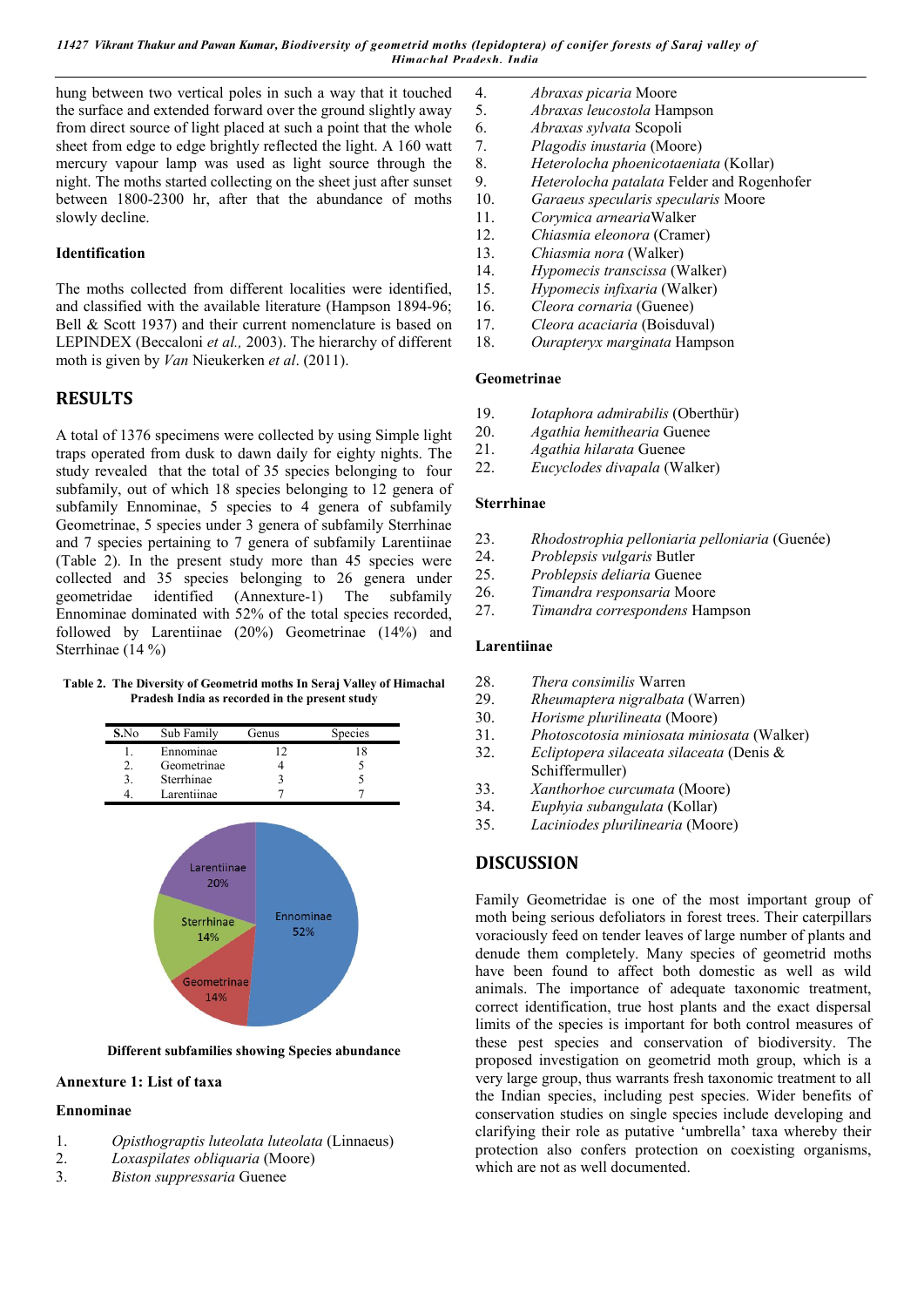

11428

Opisthograptis luteolata luteolata (Linnaeus)



Abraxas picaria Moore



Plagodis inustaria (Moore)



Loxaspilates obliquaria (Moore)



Abraxas leucostola Hampson



Heterolocha phoenicotaeniata (Kollar) Heterolocha patalata Felder & Rogenhofer

Image 1



**Biston suppressaria Guenee** 



Abraxas sylvata Scopoli



Garaeus specularis specularis Moore



Chiasmia nora (Walker)



Cleora cornaria (Guenee)



Corymica arnearia Walker



Hypomecis transcissa (Walker)



Cleora acaciaria (Boisduval)



Chiasmia eleonora (Cramer)



Hypomecis infixaria (Walker)



Ourapteryx marginata Hampson

Image 2